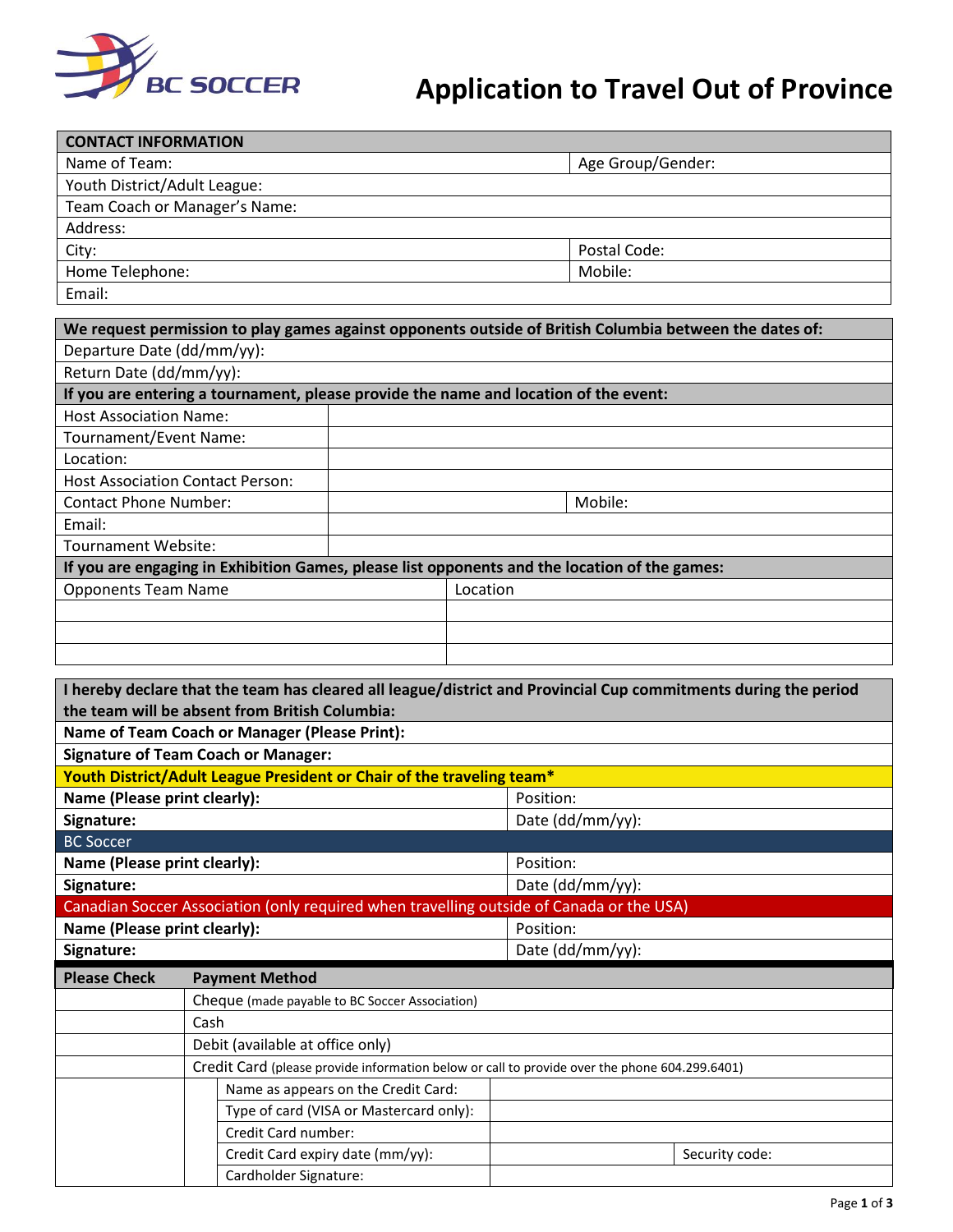

## **Application to Travel Out of Province**

## **\*\*Applications received less than 24 hours prior to departure may not be processed in time for the team to travel.**

|                                                                                                                                  | ROSTER OF REGISTERED PLAYERS AND TEAM OFFICIALS TRAVELING                                                                                                |                                                                                                                                    |                                                                         |                                                |  |         |                                   |                                                                                                                                    |
|----------------------------------------------------------------------------------------------------------------------------------|----------------------------------------------------------------------------------------------------------------------------------------------------------|------------------------------------------------------------------------------------------------------------------------------------|-------------------------------------------------------------------------|------------------------------------------------|--|---------|-----------------------------------|------------------------------------------------------------------------------------------------------------------------------------|
|                                                                                                                                  |                                                                                                                                                          | Please complete this roster and include with the Travel Application before forwarding to BC Soccer. The Youth District Chair/Adult |                                                                         |                                                |  |         |                                   |                                                                                                                                    |
|                                                                                                                                  |                                                                                                                                                          |                                                                                                                                    |                                                                         |                                                |  |         |                                   | League President must sign off on their registered players listed here before the Travel Application can be approved by BC Soccer. |
|                                                                                                                                  |                                                                                                                                                          |                                                                                                                                    | Please make sure your roster is consistent with tournament/event rules. |                                                |  |         |                                   |                                                                                                                                    |
| Roster<br><b>Total</b>                                                                                                           |                                                                                                                                                          | <b>Players Names</b>                                                                                                               |                                                                         | <b>Date of Birth</b><br>Jersey #<br>(dd/mm/yy) |  |         | Youth<br>District/Adult<br>League | Youth District Chair/Adult<br><b>League President</b><br>signature*                                                                |
| $\mathbf{1}$                                                                                                                     |                                                                                                                                                          |                                                                                                                                    |                                                                         |                                                |  |         |                                   |                                                                                                                                    |
| $\overline{2}$                                                                                                                   |                                                                                                                                                          |                                                                                                                                    |                                                                         |                                                |  |         |                                   |                                                                                                                                    |
| 3                                                                                                                                |                                                                                                                                                          |                                                                                                                                    |                                                                         |                                                |  |         |                                   |                                                                                                                                    |
| 4                                                                                                                                |                                                                                                                                                          |                                                                                                                                    |                                                                         |                                                |  |         |                                   |                                                                                                                                    |
| 5                                                                                                                                |                                                                                                                                                          |                                                                                                                                    |                                                                         |                                                |  |         |                                   |                                                                                                                                    |
| 6                                                                                                                                |                                                                                                                                                          |                                                                                                                                    |                                                                         |                                                |  |         |                                   |                                                                                                                                    |
| $\overline{7}$                                                                                                                   |                                                                                                                                                          |                                                                                                                                    |                                                                         |                                                |  |         |                                   |                                                                                                                                    |
| 8                                                                                                                                |                                                                                                                                                          |                                                                                                                                    |                                                                         |                                                |  |         |                                   |                                                                                                                                    |
| 9                                                                                                                                |                                                                                                                                                          |                                                                                                                                    |                                                                         |                                                |  |         |                                   |                                                                                                                                    |
| 10                                                                                                                               |                                                                                                                                                          |                                                                                                                                    |                                                                         |                                                |  |         |                                   |                                                                                                                                    |
| 11                                                                                                                               |                                                                                                                                                          |                                                                                                                                    |                                                                         |                                                |  |         |                                   |                                                                                                                                    |
| 12                                                                                                                               |                                                                                                                                                          |                                                                                                                                    |                                                                         |                                                |  |         |                                   |                                                                                                                                    |
| 13                                                                                                                               |                                                                                                                                                          |                                                                                                                                    |                                                                         |                                                |  |         |                                   |                                                                                                                                    |
| 14                                                                                                                               |                                                                                                                                                          |                                                                                                                                    |                                                                         |                                                |  |         |                                   |                                                                                                                                    |
| 15                                                                                                                               |                                                                                                                                                          |                                                                                                                                    |                                                                         |                                                |  |         |                                   |                                                                                                                                    |
| 16                                                                                                                               |                                                                                                                                                          |                                                                                                                                    |                                                                         |                                                |  |         |                                   |                                                                                                                                    |
| 17                                                                                                                               |                                                                                                                                                          |                                                                                                                                    |                                                                         |                                                |  |         |                                   |                                                                                                                                    |
| 18                                                                                                                               |                                                                                                                                                          |                                                                                                                                    |                                                                         |                                                |  |         |                                   |                                                                                                                                    |
| 19                                                                                                                               |                                                                                                                                                          |                                                                                                                                    |                                                                         |                                                |  |         |                                   |                                                                                                                                    |
| 20                                                                                                                               |                                                                                                                                                          |                                                                                                                                    |                                                                         |                                                |  |         |                                   |                                                                                                                                    |
| <b>Position</b>                                                                                                                  |                                                                                                                                                          |                                                                                                                                    | <b>Team Staff Names</b>                                                 |                                                |  |         |                                   |                                                                                                                                    |
|                                                                                                                                  |                                                                                                                                                          |                                                                                                                                    |                                                                         |                                                |  |         |                                   |                                                                                                                                    |
|                                                                                                                                  |                                                                                                                                                          |                                                                                                                                    |                                                                         |                                                |  |         |                                   |                                                                                                                                    |
|                                                                                                                                  |                                                                                                                                                          |                                                                                                                                    |                                                                         |                                                |  |         |                                   |                                                                                                                                    |
| *If the youth district chair or adult league president is not available then the designated youth district/adult league official |                                                                                                                                                          |                                                                                                                                    |                                                                         |                                                |  |         |                                   |                                                                                                                                    |
| signature will be accepted.<br><b>BC Soccer Short Term Event Player Permit</b>                                                   |                                                                                                                                                          |                                                                                                                                    |                                                                         |                                                |  |         |                                   |                                                                                                                                    |
| A BC Soccer Short-Term Event Player Permit enables a member organization/affiliated club the ability to permit individuals who   |                                                                                                                                                          |                                                                                                                                    |                                                                         |                                                |  |         |                                   |                                                                                                                                    |
|                                                                                                                                  | are otherwise unregistered players to travel out of province with a properly affiliated team to a sanctioned tournament/event                            |                                                                                                                                    |                                                                         |                                                |  |         |                                   |                                                                                                                                    |
|                                                                                                                                  | that lasts no longer than 10 days. The fee per player per permit is \$15.75 (includes GST) in addition to Application to Travel Out<br>of Province fees. |                                                                                                                                    |                                                                         |                                                |  |         |                                   |                                                                                                                                    |
| *ALL FIELDS BELOW ARE REQUIRED                                                                                                   |                                                                                                                                                          |                                                                                                                                    |                                                                         |                                                |  |         |                                   |                                                                                                                                    |
| <b>FIRST NAME*</b>                                                                                                               |                                                                                                                                                          | <b>LAST NAME*</b>                                                                                                                  | <b>DATE OF BIRTH*</b>                                                   |                                                |  | GENDER* | <b>POSTAL CODE*</b>               |                                                                                                                                    |
|                                                                                                                                  |                                                                                                                                                          |                                                                                                                                    |                                                                         |                                                |  |         |                                   |                                                                                                                                    |
|                                                                                                                                  |                                                                                                                                                          |                                                                                                                                    |                                                                         |                                                |  |         |                                   |                                                                                                                                    |
|                                                                                                                                  |                                                                                                                                                          |                                                                                                                                    |                                                                         |                                                |  |         |                                   |                                                                                                                                    |
|                                                                                                                                  |                                                                                                                                                          |                                                                                                                                    |                                                                         |                                                |  |         |                                   |                                                                                                                                    |
|                                                                                                                                  |                                                                                                                                                          |                                                                                                                                    |                                                                         |                                                |  |         |                                   |                                                                                                                                    |